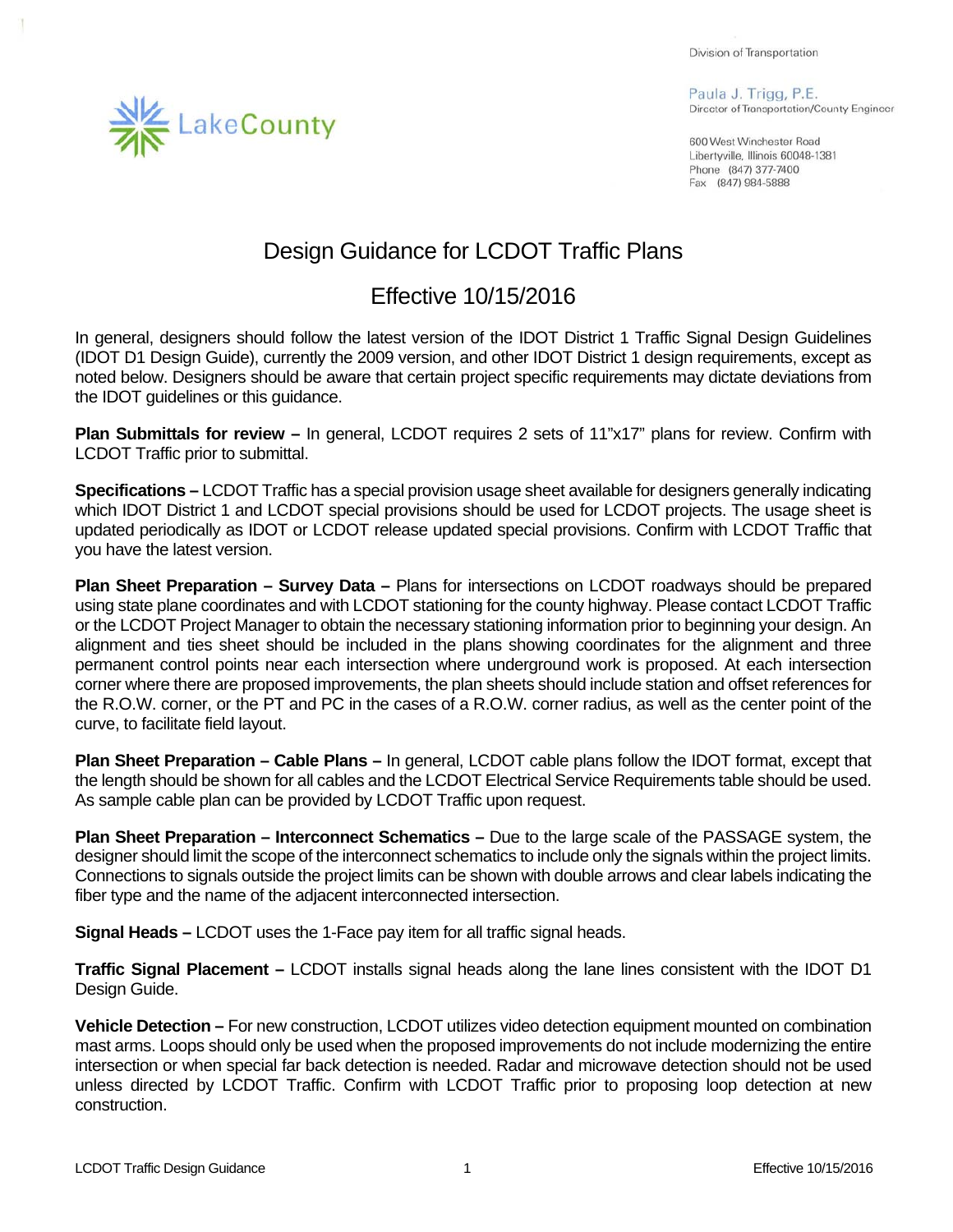**Control Equipment –** Controllers installed within Lake County must be NTCIP compliant and compatible with the LCDOT PASSAGE system, regardless of the agency, in order to communicate with the county's Centracs system. Some existing controllers can be integrated into the PASSAGE system with a software upgrade. Contact LCDOT Traffic to determine the scope of work required for each location. In general, the following NTCIP note is required on plans where controller equipment is proposed.

THE TRAFFIC SIGNAL CONTROL EQUIPMENT FOR THIS PROJECT SHALL BE NTCIP (LATEST VERSION).

**Controller Cabinets –** LCDOT uses a special controller cabinet. The dimensions are detailed in the LCDOT Traffic specifications. The designer should use the latest specs and design details for proposed cabinets. The pay item should include "SPECIAL." LCDOT does not use "Super P" or "Super R" cabinets.

**Signal Posts –** LCDOT uses a special traffic signal post for new construction and full modernization projects. When the proposed improvements call for replacing only a portion of the existing equipment, the designer should match the existing equipment to remain, using the appropriate pay items and specs. All signal posts for vehicular signals at LCDOT intersections shall be 16 feet tall unless a taller post is indicated by the IDOT D1 Design Guide, in which case an 18-foot post should be proposed. Pedestrian signal head posts shall be 10 feet. The pay item should include "SPECIAL."

**Mast Arms –** LCDOT uses a special mast arm for new construction and full modernization projects. When the proposed improvements call for replacing only a portion of the existing equipment, the designer should match the existing equipment to remain, using the appropriate pay items and specs. All new mast arms should be designed with combination lighting arms and 250W HPS lighting units. Combination arms are required even when lighting is not proposed to accommodate the video detection and PTZ equipment. Mast arm lengths and placement follow the IDOT D1 Design Guide. The pay item should include "SPECIAL."

**Foundations –** Diameters for Type E foundations should be based on IDOT Highway Standards. LCDOT requires the following depths for the various foundations:

| <b>Foundation Type</b> | Required Minimum Depth                                                                    |
|------------------------|-------------------------------------------------------------------------------------------|
| Type A, C, D           | 4 Feet                                                                                    |
| Type E                 | 15 feet minimum (deeper foundations required<br>when indicated by IDOT Highway Standards) |

**Conduit Size –** In general, follow the IDOT D1 Design Guide, but use the following minimum sizes:

| <b>Conduit Application</b>                                                              | <b>Conduit Size</b> |
|-----------------------------------------------------------------------------------------|---------------------|
| Service Installation, Controller to RR Cabinet,<br>Pedestrian Signal Post, Interconnect | ን"                  |
| Signal Post                                                                             | 2.5"                |
| Mast Arm Foundation                                                                     | 3.5"                |
| Double Handhole to Controller & Main Conduit Crossings                                  | 4"                  |

**Temporary Traffic Signals –** The design typically follows the IDOT D1 Design Guide. The designer should be aware of how to maintain communications with the county's existing PASSAGE system while the temporary signal is in operation. Typically, temporary fiber optic interconnect is required to transmit the PASSAGE system video. If the designer is requesting alternative interconnect technologies, they should coordinate with LCDOT Traffic as early as possible.

**Maintenance of Existing Traffic Signal –** In general, the pay item for MAINTENANCE OF EXISTING TRAFFIC SIGNAL INSTALLATION should be included for all signal installations in the project limits that are not being removed and replaced with a temporary or permanent signal, as well as at intersections where fiber work is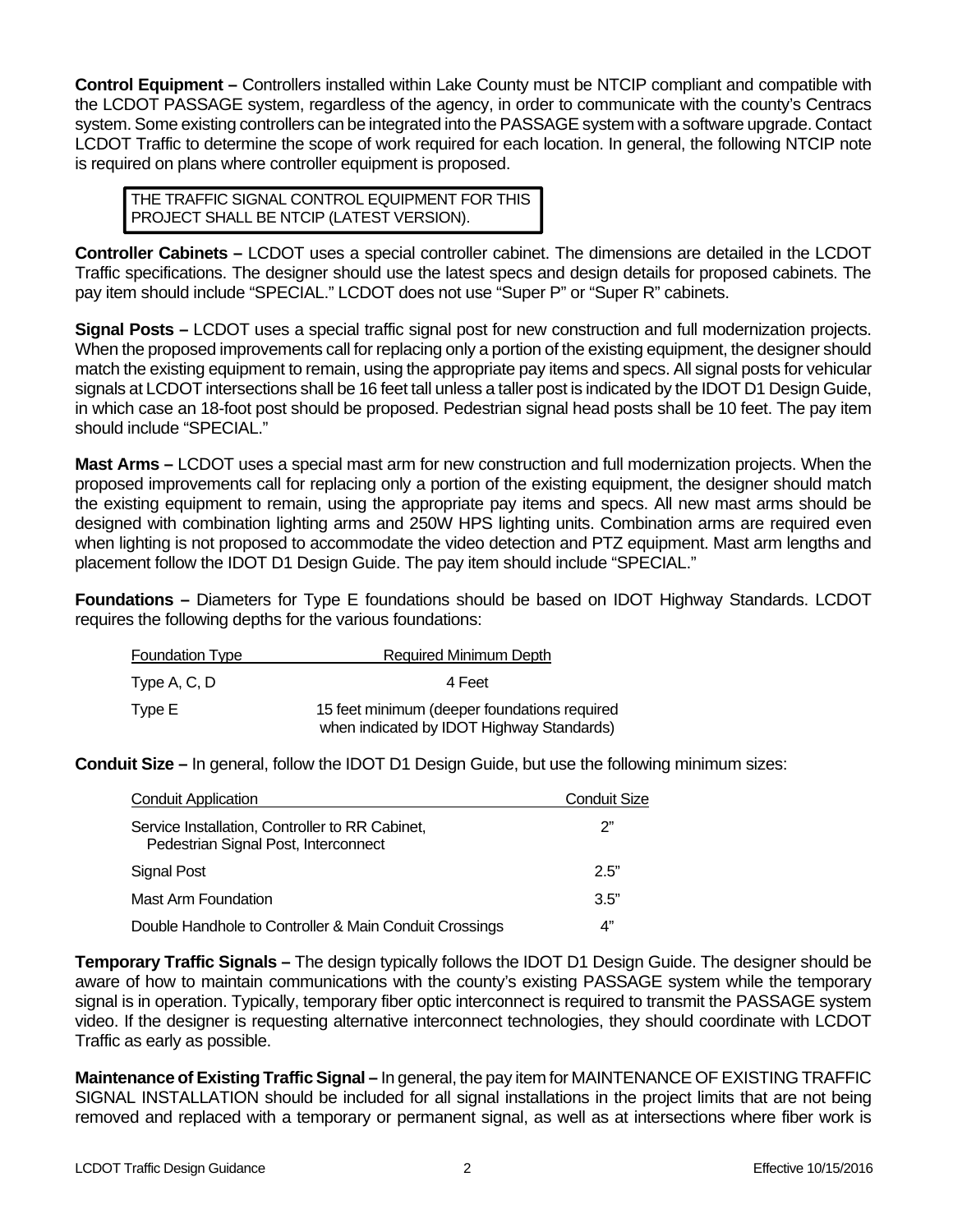proposed. This includes downstream or upstream intersections where fiber is being removed and reinstalled between the intersections, even when the designer does not anticipate the contractor would need to access the cabinet to do their work. This allows flexibility during construction for the county and the contractor. In certain cases, where the project duration is expected to be very long, a SPECIAL version of the Maintenance item may be utilized for interconnected intersections, allowing for a short term maintenance transfer. Designers with this type of project should contact LCDOT Traffic for the spec and for approval. In cases where terminations and splices are the only work being done at an intersection, maintenance of the traffic signal is not typically required.

**Traffic Signal Systems – Fiber Optic Equipment –** All fiber optic cable used for traffic signal interconnect in Lake County should include a minimum of 24 single mode fibers. LCDOT interconnect cable typically does not include multi-mode fiber. Multi-mode should only be included if requested by IDOT or another agency, or if directed by LCDOT Traffic. Fiber Optic Transceivers are not required for LCDOT cabinets unless multimode fiber is being used for the system communication.

**Traffic Signal Systems – Controller Communications –** The LCDOT PASSAGE system uses Ethernet based communication. In order to receive data and video over the system, most cabinets require a Layer II (Datalink) Switch. In certain cases, LCDOT Traffic may direct the designer to relocate an existing Layer II switch to a proposed temporary or permanent traffic signal. The network also includes Layer III (Network) Switches. Designers should not include Layer III switches or communications cabinets in their plans unless directed by LCDOT. Additional media converters and SFP or GBIC equipment may be necessary in certain projects. The designer should not include these items unless directed. In general, LCDOT does not use Master controllers, Intersection Monitors, or POTS lines to communicate with field controllers. Unless otherwise directed, do not include Master controller or telephone service on LCDOT projects.

**Traffic Signal Systems – Fiber & Cabinet Diagrams, Terminations, Splices –** LCDOT has a network integration consultant who handles the technical aspects of configuring and managing the PASSAGE Network. As of 2016, the consultant is Parsons. When changes are made to a signal on the PASSAGE system, or a signal is to be added to PASSAGE, the design plans will require a Fiber Splicing Diagram (FSD) sheet, Cabinet Detail (CD) sheet, and a table of the fiber terminations and splices. The designer should contact LCDOT Traffic to request the FSD and CD sheets. LCDOT Traffic staff will work with Parsons to determine what the network configuration will be and LCDOT will provide the sheets to the designer when they become available. Note that this is different from past practice where designers had to coordinate directly with the network integrator. The designer should be aware that under the LCDOT specs, splices and terminations on new fiber optic cables are included in the cost of the item, while terminations and splices on existing cables are paid for separately, all of which are to be summarized in the splice and termination table. The designer is responsible for preparing the sheet with the splice and termination table, a sample of which can be obtained from LCDOT Traffic upon request. The specs should be included according to the usage sheet. When non-LCDOT specs are used, the designer must confirm the method of measurement and basis of payment for splices and terminations and adjust their quantities, summary table, and notes accordingly.

**Traffic Signal Systems – Wireless Communications –** In general, wireless interconnect should not be proposed for permanent signal installations unless directed by LCDOT. There are a variety of design and specification considerations that must be taken into account. For temporary interconnect applications, wireless should not be proposed unless temporary or permanent fiber optic interconnect cannot be used. The use of temporary wireless interconnect is subject to LCDOT approval and may require field testing.

**Pan Tilt Zoom Video Cameras (Remote Controlled Video System) –** LCDOT requires installation of Pan-Tilt-Zoom (PTZ) cameras at many intersections throughout the County. The camera shall be installed in the intersection quadrant that has the most visibility. The designer should check the lines-of-sight to determine the best location for the PTZ camera. New installations call for IP addressable cameras, which use Outdoor Rated Network Cable to operate the camera. Older systems use video encoders and various cable configurations, which may require additional pay items if they are being relocated. PTZ cameras should be mounted on the luminaire arm, if present, or on the vertical shaft of the combination mast arm if no luminaire arm is available. If combination mast arms are not provided, a camera mounting assembly should be provided, unless there is a